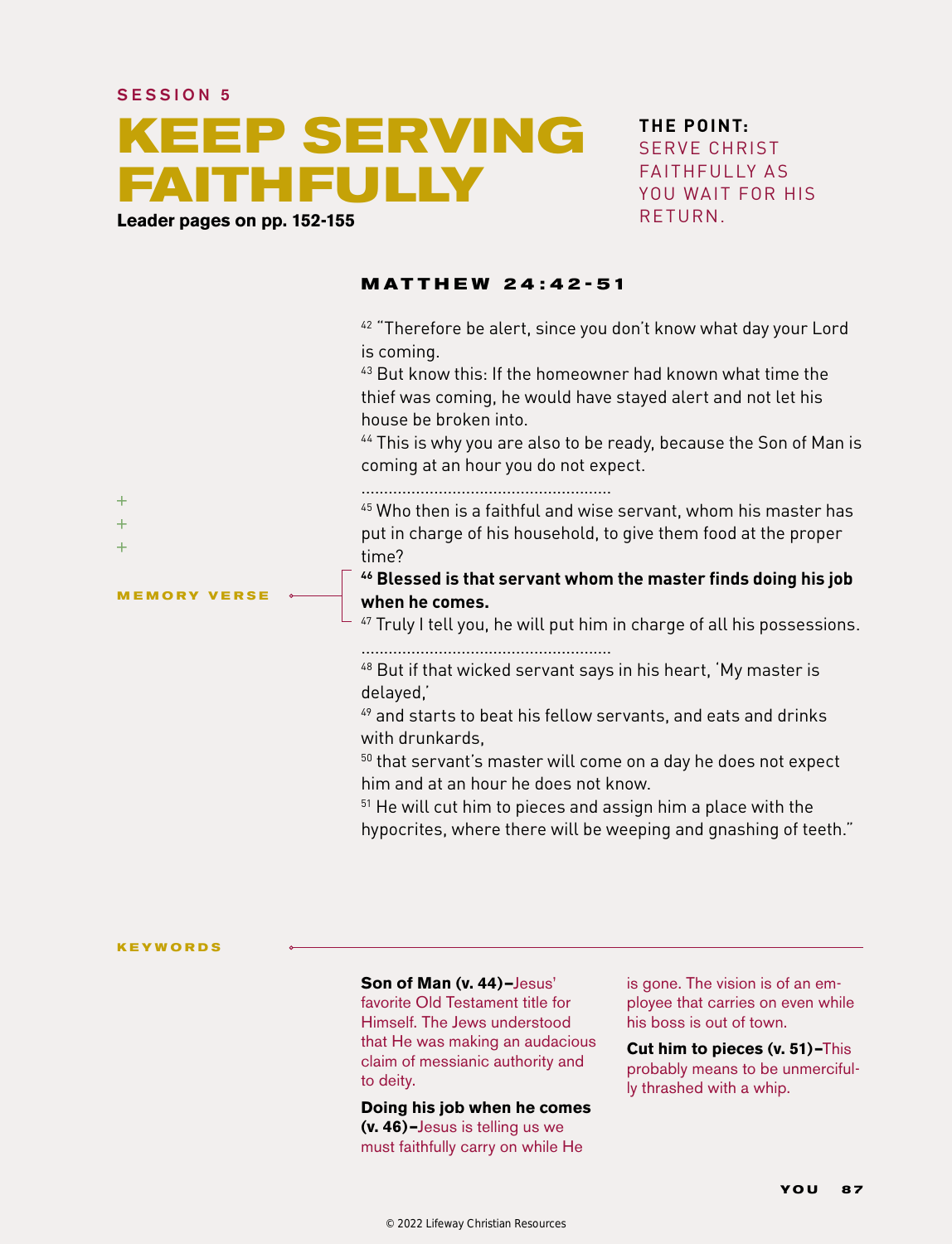## **HOW SHOULD WE SERVE AS WE WAIT FOR CHRIST'S RETURN?**

The clock said 13:19 in the third quarter, and the Houston Oilers were so far ahead of the Buffalo Bills (35-3) that the fans began streaming out of the stadium. It was January 3, 1993 in Buffalo, New York, so why stick around and watch your team get trounced?

But the game was not over. In less than seven minutes, the Bills had scored 27 points, coming within four points of the Oilers. But the game was still not over. A tie put them in overtime, and the Buffalo Bills ended the game winning 41-38.31

"It ain't over 'til it's over." Lenny Kravtiz recorded his famous song in the early 1990's as a cry for relationship.32 It ain't over, 'til it's over. Anyone who has been in a relationship knows the feeling. The relationship is not over until each person throws in the towel on hope.

For followers of Christ, "It ain't over 'til it's over" applies to the return of Christ. We are called to serve Him and continue serving Him until He calls us home.

### **Stay Alert // Matthew 24:42-44**

My son currently plays T-ball. I will say, he is a world class all-star tee-ball player. One day during practice my husband kept telling him, "Keep your head on a swivel." As a four-yearold, my son did not know what that meant. My husband went to our son and said "look both ways all the time." How does a four-year-old respond? He constantly moved his head left to right until he made himself dizzy. While it brings laughter, that is the principle Jesus is calling us to as His disciples–to constantly be on the lookout–yet unlike my son, with focus. To keep our heads on a swivel in prayer, intercession, and anticipation of His return. Jesus says it like this: "Be Alert" (v. 42).

Verse 42 is the central turning point in Jesus' Olivet Discourse. The message is clear: people living prior to Christ's return must be ready for His coming, or, "be alert." It is a call for continual expectancy. Why? Being alert is a constant present activity because as Jesus told us in verse 36, "you don't know what day

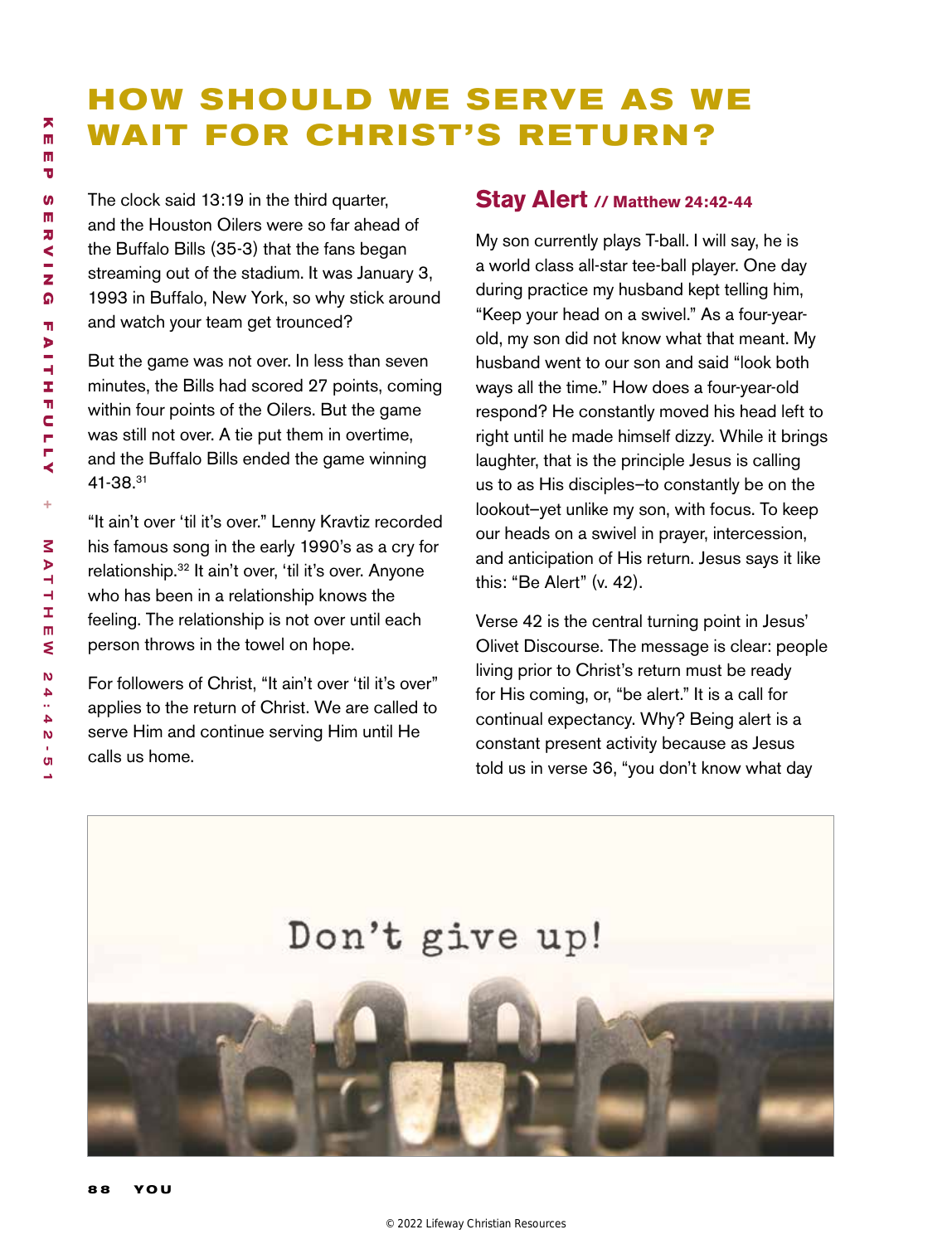### **THE POINT:** Serve christ faithfully as you wait for his return.

your Lord is coming." Christ essentially repeats the truth of the uncertain timing of the Lord's coming. We read earlier in verse 36: "Now concerning that day and hour no one knows—neither the angels of heaven nor the Son—except the Father alone." Jesus also said He will return "at an hour you do not expect" (v. 44). This is a way of saying that not only will Christ return at a time that is concealed from us, but it will also be at a time that seems least likely. It is like the adage, "When you least expect it, expect it."

Jesus compared His return to a thief in the night. A thief does not send a letter saying when he is stopping by to rob a house. A thief surprises you. Because of this, the homeowner must be prepared at all times just in case, similar to a security system. Jesus was referring to that "surprise" element when He compared His return to a thief's arrival. Just like the burglar, Jesus will not advertise the time of His arrival. Of course, that would be the extent of Christ's similarity to a thief. A thief steals what is not his; Jesus will return to claim that which is His own.

**HOW CAN AN UNEXPECTED THIEF CHALLENGE US TO BUILD ALERTNESS IN OUR EVERYDAY LIVES?**

### **Remain Faithful // Matthew 24:45-47**

Beyond readiness for Christ's return is the essential addition of being faithful until Christ returns. Christ continues to use language or practices that the community was using to experience, in this case, slavery. Don't lose me here! Slavery in this time was not exactly the same as what happened to our ancestors in America (see Did You Know?). Jesus uses this institution to teach that a good servant is one who remains faithful at all times, even if the master is not watching. For us as Christ followers, we are His servants. We are commanded to remain faithful.

This picture that Jesus' paints of a wise and faithful servant and the need for readiness challenges us to be found doing what we are called to do at the time of Christ's return. The believer's life, breath, energy, and gifts are trusts from God to be used in His service. Faithfulness is a vital concept throughout Scripture.



### DIGGING DEEPER **NECESSARY READINESS**

Within verses 43-44 is a brief parable illustrating the importance of readiness at all times. It contains only two main characters and therefore probably makes only two main points: (1) People must constantly be ready for the possible return of Christ, since (2) He might come at any time and catch some off guard. Jesus' point in comparing Himself with a thief is limited. He is not depicting Himself as a lawbreaker but stressing how unexpected and unpleasant His return will be for those not prepared for it. Each of us is like an owner of the house who is about to be robbed. Not only are we unaware of the time of the robber's coming, but we don't even know we are a target. If the ignorance persists, it represents the ignorance of a person who fails to heed Jesus' warning about the future.

### **What prevents us from not being ready for the return of Christ?**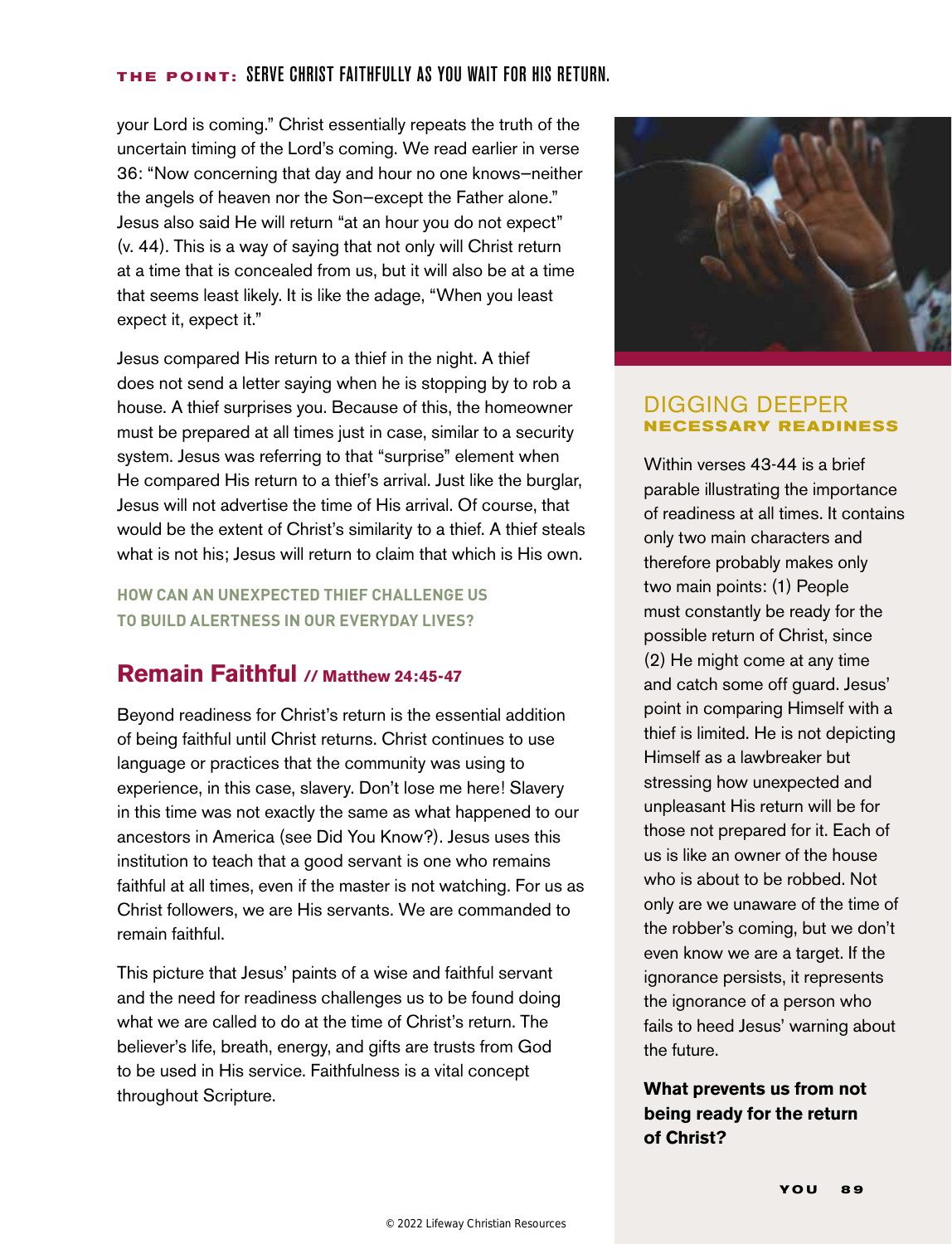m 而<br>而<br>で<br>の m Ū **S** m ERVING<br>F カくーて  $\Omega$ **aithfully +** M<br>A<br>コ thm ew24 : 42 -5د

**K**

- "From everyone who has been given much, much will be required; and from the one who has been entrusted with much, even more will be expected" (Luke 12:48).
- "It is required that managers be found faithful" (1 Cor. 4:2).
- "Be faithful to the point of death, and I will give you the crown of life" (Rev. 2:10).

The servant in this parable is no ordinary one. Often a well-to-do household had a servant who was a manager, overseeing the master's estate and his other servants. Such a high-level servant could oversee giving rations to other servants if the master were not present. Part of what God entrusts to us is the "stewardship" of others' lives and the responsibility to selflessly love others. "Carry one another's burdens; in this way you will fulfill the law of Christ" (Gal. 6:2). Christ called us to be faithful with whatever He has entrusted to us.

The master is certain to return at some point. A wise servant maintains the character of readiness and faithfulness to the task in front of him. As a result, the master will entrust his faithful servant with all his possessions because the servant was faithful with some of his possessions. Whether we think we've been given much or little, we are to use what He has given us for the sake of His kingdom. What He has entrusted to us is His. Therefore, we are to use it as He would want it to be used.

The reward for faithfulness in the responsibilities we've been given is more responsibility! "Truly I tell you, he will put him in charge of all his possessions" (v. 47). There is great joy that accompanies such responsibilities. In the parable of the talents, those who were given more, those put in charge of many things, were told they would "share your master's joy" (25:21). May we be found faithful to the work of God.

### **WHAT AREAS OF YOUR FAITH-WALK ARE REQUIRING MORE FAITHFULNESS?**



### **Don't Live for Yourself // Matthew 24:48-51**

"Be Humble. Sit down." Kendrick Lamar in his song a few years ago screamed this sentiment.<sup>33</sup> Jesus concludes this discourse by contrasting the faithful servant to the wicked servant. While the faithful servant aimed to be ready for the master's return, the wicked servant took his chances, assuming the master would come later. The thinking of the wicked servant emboldened him to think, "My master is delayed" (v. 48). That led to selfish acts and abuse to others. Such a person "starts to beat his fellow servants, and eats and drinks with drunkards" (v. 49).

### **WHAT ARE SOME OBSTACLES THAT PREVENT US FROM FAITHFULLY SERVING JESUS?**

During the end times, unbelievers will remain openly rebellious against God. Regardless of the signs of Christ's return, some who do not believe will care nothing for God's truth.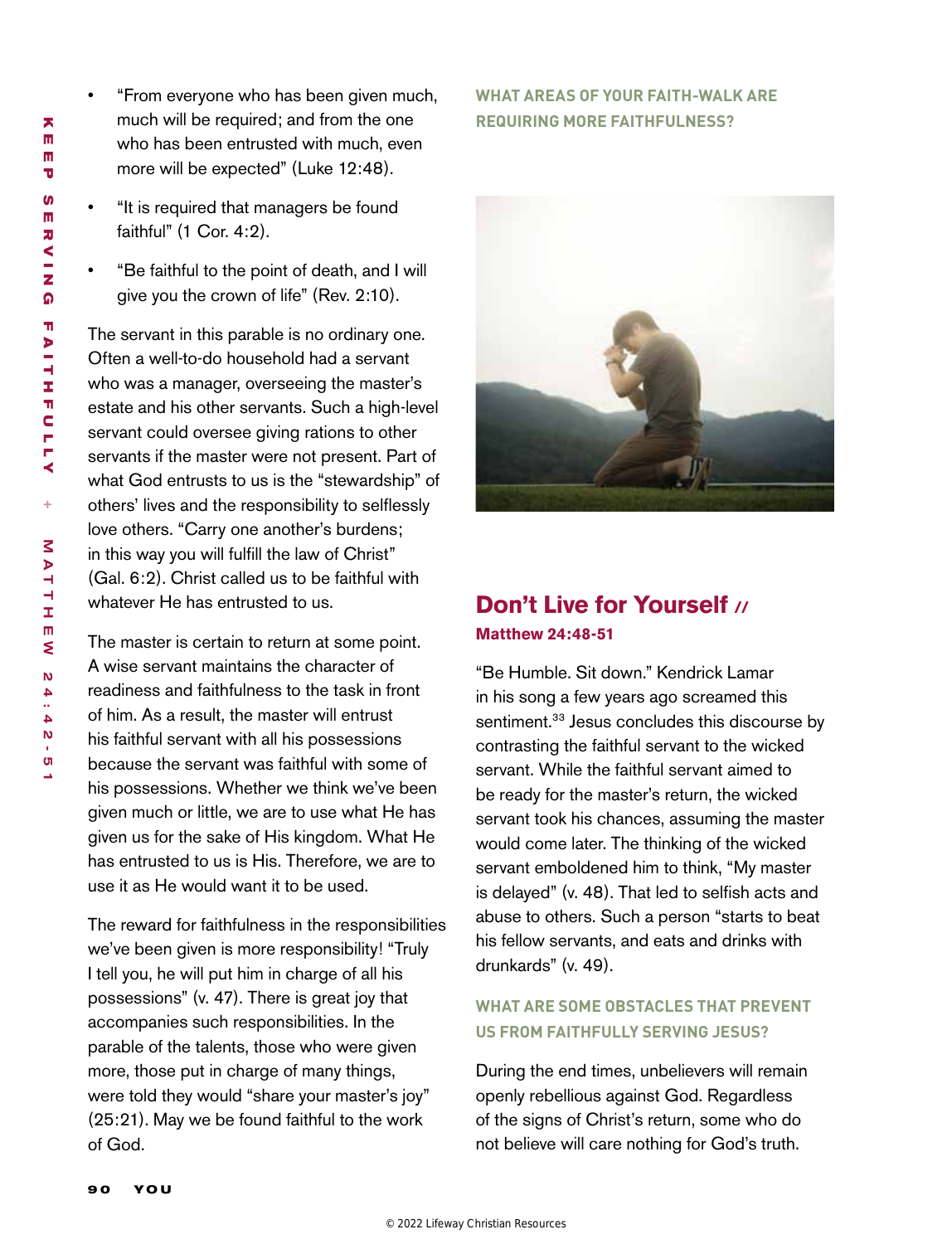### **THE POINT:** Serve christ faithfully as you wait for his return.

Some may be aware of their lost condition, but they will assume they still have time to focus on their interests before Christ comes to judge.

Because the wicked servant is not a true believer, Christ assigned this servant to judgment and hell. While the word "hell" is not used in this verse, the concept is present. To "cut him to pieces" (vs. 51) means to cut a person in two, a form of judgment used regularly in ancient times. The image pictures severe judgment.

Hell is an uncomfortable subject, but we cannot deny its place in God's Word. We must acknowledge that judgment, condemnation, and punishment await those outside of a relationship with Christ. With that acknowledgment, though, should come a desire and motivation to point people to Christ. As His servants, one of our tasks is to proclaim the gospel and point unsaved people to the hope, grace, and salvation found only in Christ. Let's do that while we can because none of us knows exactly when Christ will return. Once He returns, our opportunity to share Christ will be gone—and so will their opportunity to accept Him.

### **DID YOU KNOW?**

Throughout this text Jesus uses the word "servant" or "slave." The Greek word used is the word *dulos*, adapted in our English language is the word *doula*. A Duolos was not picture of a slave we saw in America's history, rather this duolos often had a different story in their connection to their household.34 In some cases of war, when a particular side lost, the reward for keeping one's life was to serve in the homes of the winning nation. Many times these servants were managers, overseeing an estate and other servants. Over time, the words slave and servant have been used to oppress and hurt. Seeing Scripture in its context helps us to see how Christ wants us to steward our lives. Sin made this practice harmful.

**How does this outlook on slavery help frame how you view slavery in Scripture?** 

### **LIVE IT**

### **How can you fulfill the duty to serve this week?**

Consider Paul when he wrote, "Carry one another's burdens; in this way you will fulfill the law of Christ" (Gal. 6:2). Our love and obedient service for Christ can lead others to be prepared for His return. Christ called us to be faithful with whatever He has entrusted to us. May you be challenged and equipped to do the work of Christ with radical faithfulness and joy. Consider doing the following as you serve:

 $+ + +$ 

**Support through prayer.** Commit to pray specifically and regularly for a ministry in your church or your city that shares the gospel and serves people in the name of Christ.

**Build others up.** Reach out to someone you see serving Christ faithfully and encourage that person in the work he or she is doing. Consider sending a note or taking the individual out for coffee.

**Invest your resources.** What do you have that you can use to serve others? Who can you help financially? Where can you invest your free time? Make a plan to share these blessings.